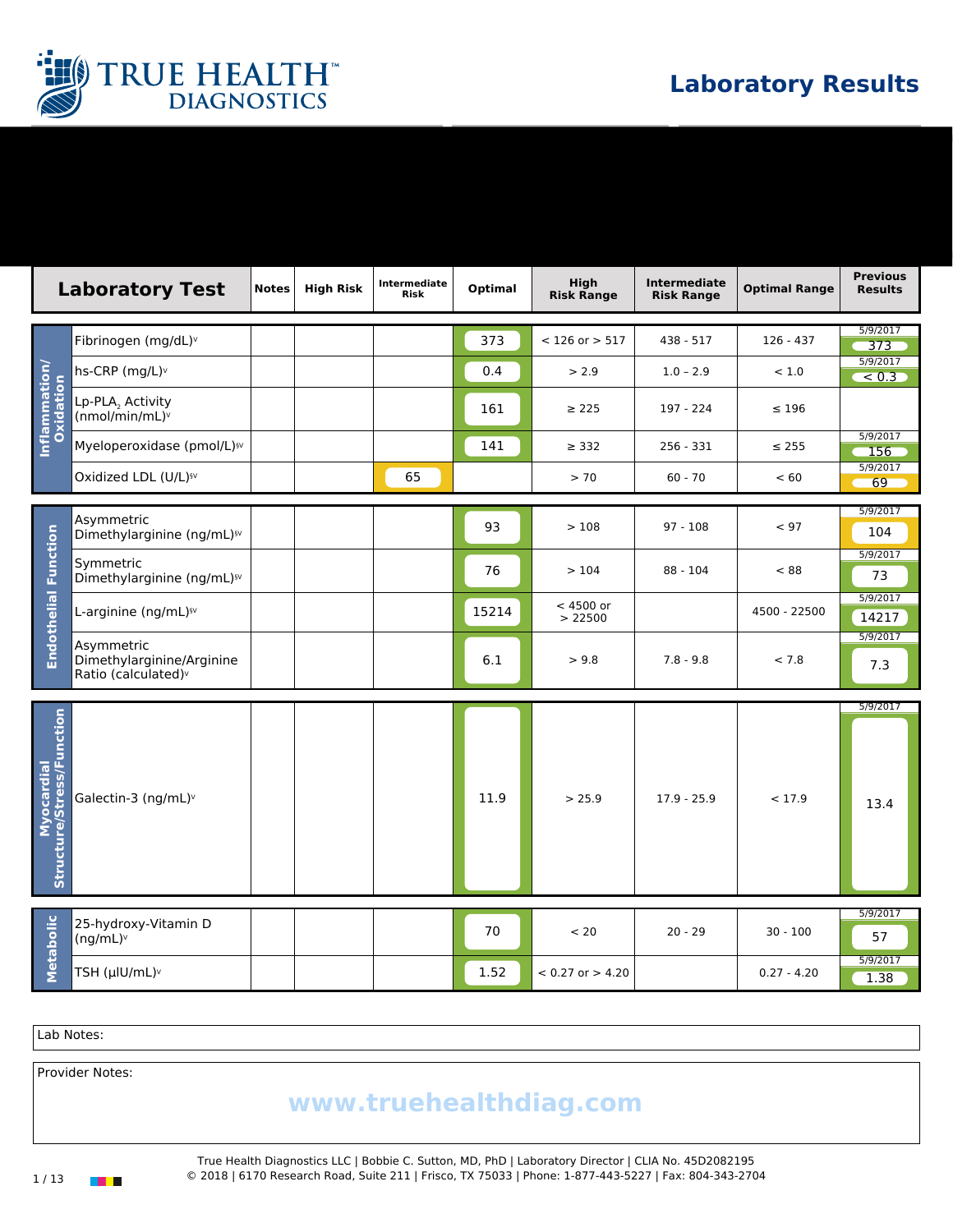

|                                                                                                                                                                                                              | <b>Laboratory Test</b> | <b>Notes</b> | <b>High Risk</b> | Intermediate<br><b>Risk</b> | Optimal             | High<br><b>Risk Range</b> | <b>Intermediate</b><br><b>Risk Range</b> | <b>Optimal Range</b>          | <b>Previous</b><br><b>Results</b> |
|--------------------------------------------------------------------------------------------------------------------------------------------------------------------------------------------------------------|------------------------|--------------|------------------|-----------------------------|---------------------|---------------------------|------------------------------------------|-------------------------------|-----------------------------------|
| Homocysteine (umol/L)v<br>$\mathbf \sigma$<br>Metaboli<br>Vitamin $B_{12}$ (pg/mL) <sup><math>\vee</math></sup><br>Vitamin E ( $\alpha$ -Tocopherol)<br>$(mq/L)^{sv}$<br>CoQ10 $(\mu q/mL)^{sv}$             |                        |              |                  |                             | 6<br>> 2000<br>15.3 | >13<br>< 232<br>< 6.0     | $11 - 13$<br>$232 - 400$<br>> 21.8       | < 11<br>> 400<br>$6.0 - 21.8$ | 5/9/2017<br>8<br>5/9/2017<br>19.5 |
|                                                                                                                                                                                                              |                        |              |                  |                             | 1.16                | < 0.51                    | $0.51 - 0.73$                            | > 0.73                        |                                   |
| TSH is analyzed using reagents from Roche Diagnostics by electrochemiluminescence immunoassay. These values should not be used in conjunction with values from other reagent manufacturers or methodologies. |                        |              |                  |                             |                     |                           |                                          |                               |                                   |
| 5/9/2017<br>Metabolic<br>Morning hours 6-10 a.m.: 5.5-19.8<br>6.5<br>Cortisol ( $\mu$ g/dL) <sup>v</sup><br>Afternoon hours 4-8 p.m.: 2.7-10.5<br>8.1<br>Other or unknown collection time: 2.7-19.8          |                        |              |                  |                             |                     |                           |                                          |                               |                                   |

|     |                                        |  |            |       |             | 5/9/201 |
|-----|----------------------------------------|--|------------|-------|-------------|---------|
| . . | Creatinine, serum (mg/dL) <sup>v</sup> |  | ∩ Ω<br>v.o | > 0.9 | $0.5 - 0.9$ | v.c     |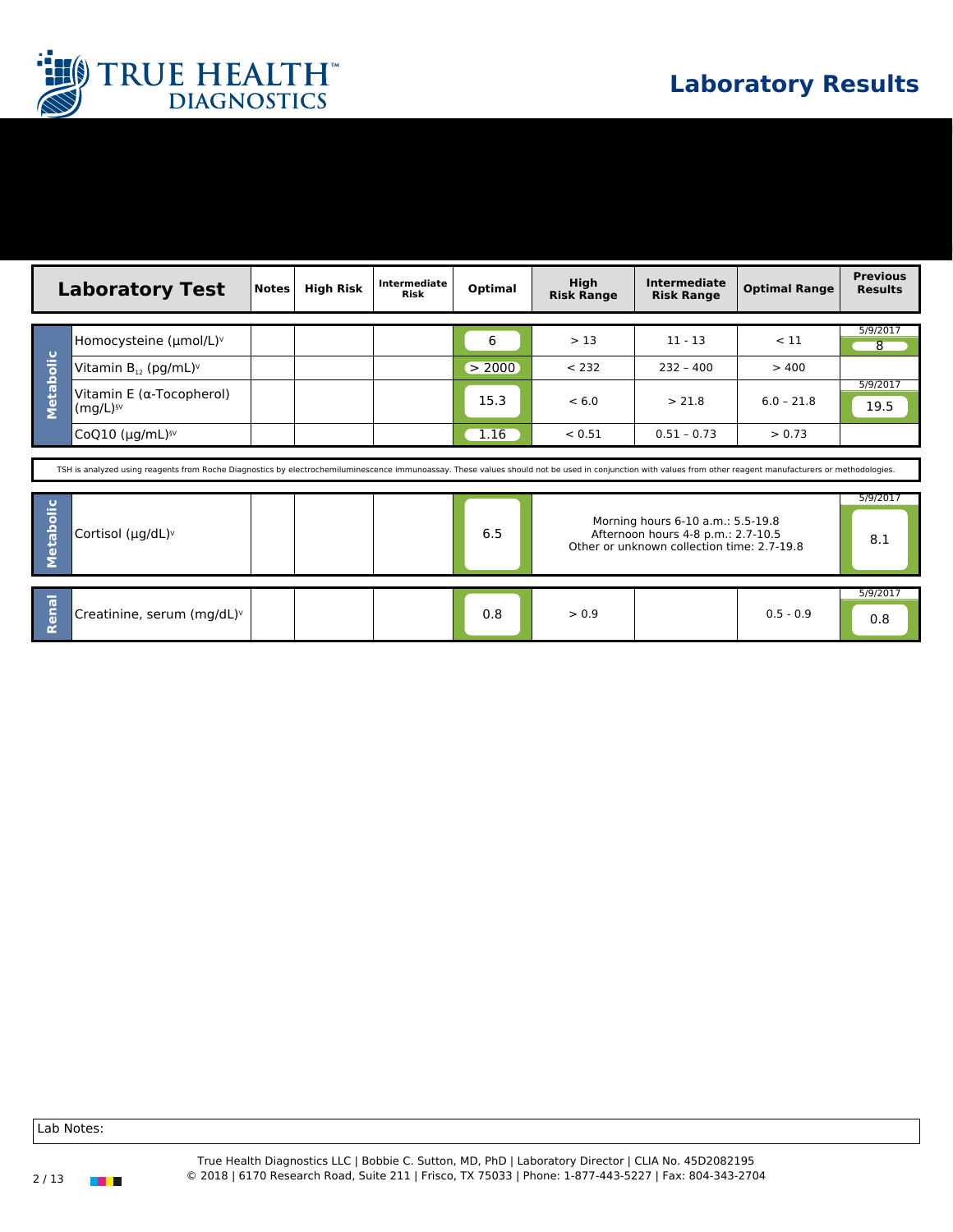

|                  | <b>Laboratory Test</b>                                    | Notes | <b>High Risk</b> | Intermediate<br><b>Risk</b> | Optimal | High<br><b>Risk Range</b> | <b>Intermediate</b><br><b>Risk Range</b> | <b>Optimal Range</b> | <b>Previous</b><br><b>Results</b> |  |
|------------------|-----------------------------------------------------------|-------|------------------|-----------------------------|---------|---------------------------|------------------------------------------|----------------------|-----------------------------------|--|
|                  |                                                           |       |                  |                             |         |                           |                                          |                      |                                   |  |
|                  | Glucose (mg/dL)v                                          |       |                  |                             | 97      | >125                      | 100-125                                  | $70 - 99$            | 5/9/2017<br>95                    |  |
|                  | HbA1c $(\%)^{\vee}$                                       |       |                  |                             | 5.5     | $\geq 6.5$                | $5.7 - 6.4$                              | $\leq 5.6$           | 5/9/2017<br>$-5.2$                |  |
| Glycemic Control | <b>Estimated Average Glucose</b><br>(mg/dL) (calculated)v |       |                  |                             | 111.2   | $\geq 139.9$              | 116.9 - 139.8                            | $\leq$ 116.8         | 5/9/2017<br>102.5                 |  |
|                  | Fructosamine (µmol/L)v                                    |       |                  | 304                         |         | > 346                     | 302 - 346                                | < 302                | 5/9/2017<br>333                   |  |
|                  | Glycation Gap <sup>v</sup>                                |       |                  |                             | $-1.40$ | > 0.77                    | $0.45 - 0.77$                            | < 0.45               | 5/9/2017<br>$-2.26$               |  |
|                  |                                                           |       |                  |                             |         |                           |                                          |                      |                                   |  |
| Resistance       | Leptin (ng/mL)v                                           |       |                  |                             | 11      | > 43                      | $20 - 43$                                | < 20                 | 5/9/2017<br>9                     |  |
| Insulin          | Adiponectin (µg/mL) <sup>§v</sup>                         |       | 14               |                             |         | < 20                      | $20 - 35$                                | > 35                 |                                   |  |

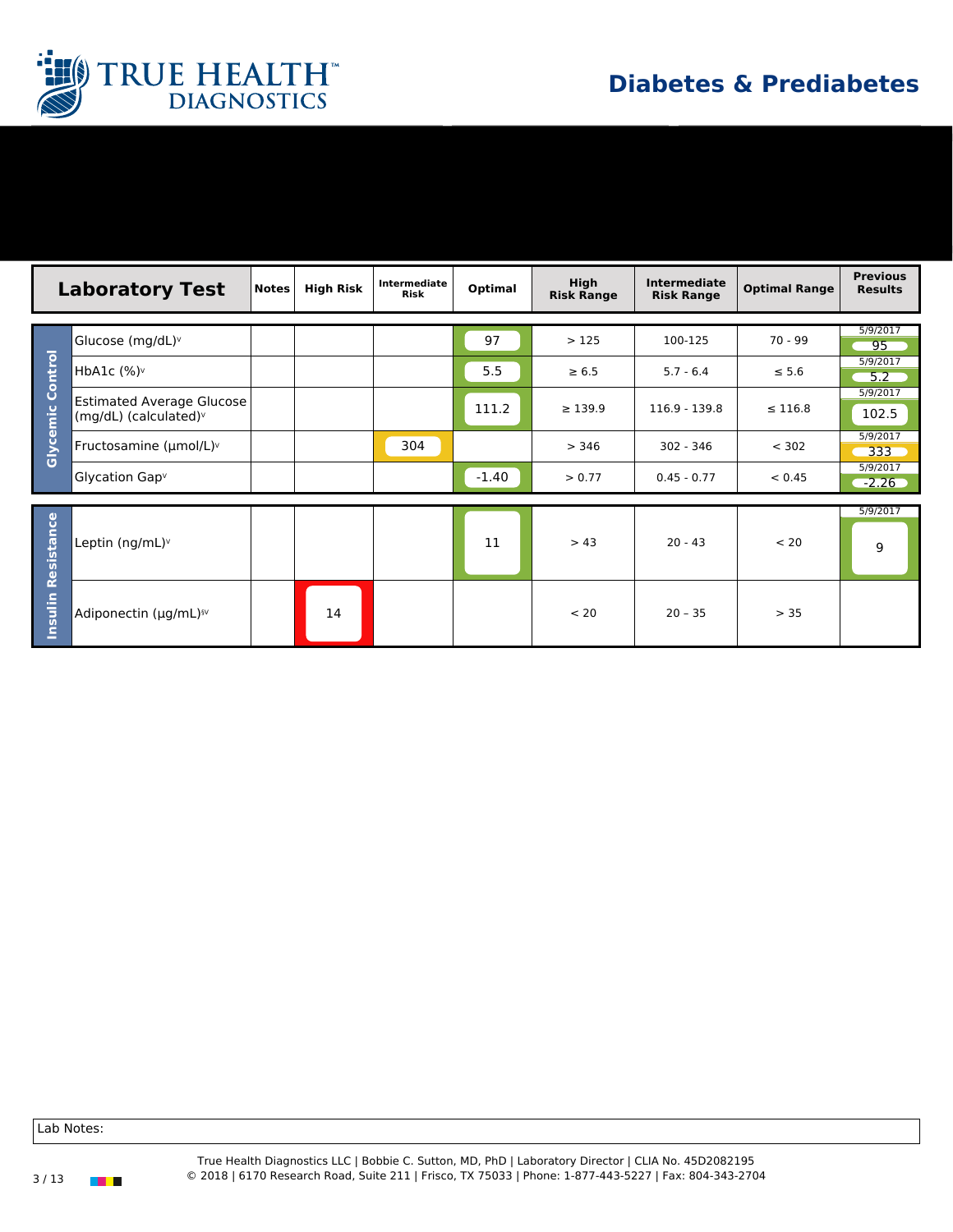

| <b>Electrolytes</b>                                          | Result   | Flag | <b>Reference Interval</b>                                                                 | <b>Others</b>                                            | Result        | Flag        | <b>Reference Interval</b>                                                                                                                                                                                                                                                                    |
|--------------------------------------------------------------|----------|------|-------------------------------------------------------------------------------------------|----------------------------------------------------------|---------------|-------------|----------------------------------------------------------------------------------------------------------------------------------------------------------------------------------------------------------------------------------------------------------------------------------------------|
| $Na+$ (mmol/L) $v$                                           | 142      |      | $133 - 145$                                                                               | Albumin (g/dL) <sup>v</sup>                              | 4.7           |             | $3.7 - 5.1$                                                                                                                                                                                                                                                                                  |
| K+ (mmol/L) <sup>v</sup>                                     | 5.5      | H    | $3.5 - 5.3$                                                                               | % Albumin (calculated) <sup>v</sup>                      | 70            |             | $54 - 71$                                                                                                                                                                                                                                                                                    |
| Cl- (mmol/L) <sup>v</sup>                                    | 106      |      | $98 - 110$                                                                                | Globulin (g/dL)                                          | 2.0           |             | $1.9 - 3.5$                                                                                                                                                                                                                                                                                  |
| $CO2$ (mmol/L) <sup>v</sup>                                  | 30       |      | $19 - 31$                                                                                 | (calculated) <sup>v</sup>                                |               |             |                                                                                                                                                                                                                                                                                              |
| Anion Gap (calculated) <sup>v</sup>                          | 6        |      | $6 - 18$                                                                                  | Albumin: Globulin Ratio                                  | 2.36          |             | $1.15 - 2.50$                                                                                                                                                                                                                                                                                |
| Calcium (mg/dL)v                                             | 10.0     |      | $8.8 - 10.5$                                                                              | (calculated) <sup>v</sup>                                |               |             |                                                                                                                                                                                                                                                                                              |
| Magnesium (mg/dL) $\vee$                                     | 2.2      |      | $1.6 - 2.4$                                                                               | Total Protein (g/dL) <sup>v</sup>                        | 6.7           |             | $6.1 - 8.0$                                                                                                                                                                                                                                                                                  |
| <b>Liver</b>                                                 | Result   | Flag | <b>Reference Interval</b>                                                                 | <b>Thyroid</b>                                           | <b>Result</b> | Flag        | <b>Reference Interval</b>                                                                                                                                                                                                                                                                    |
|                                                              |          |      |                                                                                           | TSH (µlU/mL)v                                            | 1.52          |             | $0.27 - 4.20$                                                                                                                                                                                                                                                                                |
| ALT / GPT (U/L) <sup>v</sup><br>AST / GOT (U/L) <sup>v</sup> | 16<br>19 |      | < 34<br>< 33                                                                              | T4, free $(nq/dL)$                                       | 1.16          |             | $0.93 - 1.70$                                                                                                                                                                                                                                                                                |
|                                                              |          |      |                                                                                           | T3, free (pg/mL) $\vee$                                  | 3.1           |             | $>$ 19 yrs - 2.0 - 4.4                                                                                                                                                                                                                                                                       |
| ALP (U/L) <sup>v</sup>                                       | 29       | L    | $< 16$ years:<br>62 - 356<br>16 - 20 years:<br>21 - 90 years:<br>$37 - 119$<br>$35 - 125$ | Reverse T3 (ng/dL) <sup>§v</sup>                         | 13            |             | $8 - 24$                                                                                                                                                                                                                                                                                     |
| Total Bilirubin (mg/dL) <sup>v</sup>                         | 0.7      |      | $37 - 129$<br>$> 90$ years:<br>Up to $1.2$                                                | Anti-Thyroglobulin<br>Antibody (IU/mL) <sup>™</sup>      | 11            |             | < 115                                                                                                                                                                                                                                                                                        |
|                                                              |          |      |                                                                                           | Anti-Thyroid Peroxidase<br>Antibody (IU/mL) <sup>v</sup> | 15            |             | < 34                                                                                                                                                                                                                                                                                         |
|                                                              |          |      |                                                                                           | <b>Male and Female</b><br><b>Hormones</b>                | Result        | <b>Flag</b> | <b>Reference Interval</b>                                                                                                                                                                                                                                                                    |
|                                                              |          |      |                                                                                           | Dehydroepiandrosterone<br>sulfate $(\mu q/dL)$           | 149           |             | 15 - 19 yrs: 65 - 368<br>20 - 24 yrs: 148 - 407<br>25 - 34 yrs: 99 - 340<br>35 - 44 yrs: 61 - 337<br>45 - 54 yrs: 35 - 256<br>55 - 64 yrs: 19 - 246<br>65 - 74 yrs: 9 - 205<br>> 74 yrs: 12 - 154                                                                                            |
|                                                              |          |      |                                                                                           | Estradiol (pg/mL) $\vee$                                 | 464.0         |             | Follicular phase: 12.4 - 233.0<br>Ovulation phase: 41.0 - 398.0<br>Luteal phase:<br>$22.3 - 341.0$<br>Postmenopause: < 138.0<br>1st trimester pregnancy:<br>$154.0 - 3243.0$<br>2 <sup>nd</sup> trimester pregnancy:<br>$1561.0 - 21280.0$<br>3rd trimester pregnancy:<br>$8525.0 - 30000.0$ |
|                                                              |          |      |                                                                                           | Estrone (pg/mL) <sup>§v</sup>                            | 126           |             | Post-menopausal: 10 - 55<br>Pre-menopausal: 13 - 135                                                                                                                                                                                                                                         |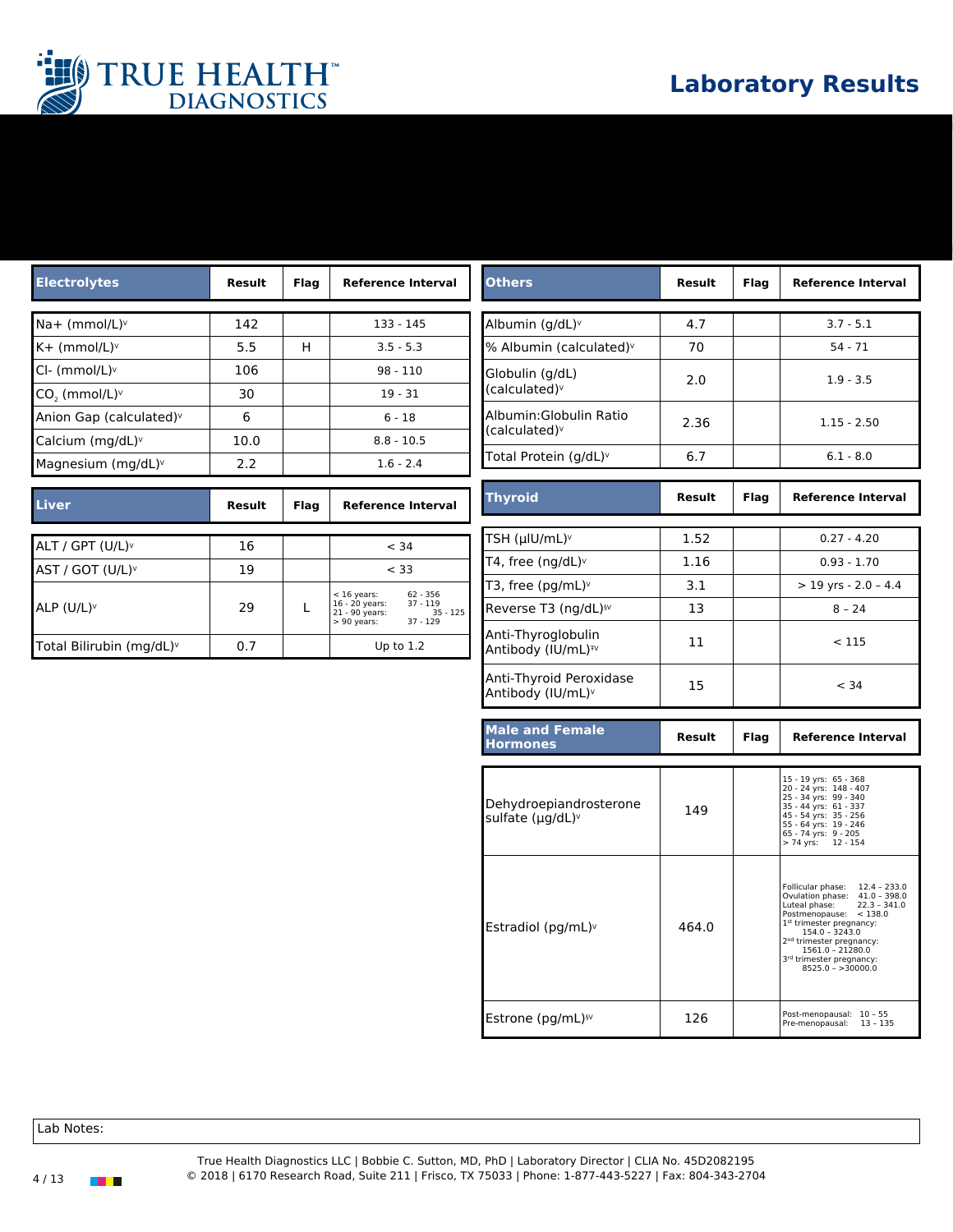

| <b>Male and Female</b><br><b>Hormones</b>              | Result | Flag | <b>Reference Interval</b>                                                                                                                                                                                                                                   |
|--------------------------------------------------------|--------|------|-------------------------------------------------------------------------------------------------------------------------------------------------------------------------------------------------------------------------------------------------------------|
|                                                        |        |      |                                                                                                                                                                                                                                                             |
| Progesterone (ng/mL) $\vee$                            | 0.66   |      | Follicular phase:<br>$0.06 - 0.89$<br>Ovulation phase:<br>$0.12 - 12.00$<br>$1.83 - 23.90$<br>Luteal phase:<br>Postmenopause:<br>< 0.70<br>$1st$ trimester:<br>$2nd$ trimester:<br>$3rd$ trimester:<br>$11.00 - 44.30$<br>$25.40 - 83.30$<br>58.70 - 214.00 |
| Human sex hormone-<br>binding globulin (nmol/L) $\vee$ | 110    |      | $20 - 130$                                                                                                                                                                                                                                                  |
| Testosterone (ng/dL) $\vee$                            | 16     |      | $12 - 82$                                                                                                                                                                                                                                                   |
| Free Testosterone (ng/dL)<br>(calculated) <sup>v</sup> | 0.12   |      | $0.06 - 0.92$                                                                                                                                                                                                                                               |
| Pregnenolone (ng/dL) <sup>§v</sup>                     | 76     |      | Adult:<br>< 151<br>Prepubertal: 20 - 140                                                                                                                                                                                                                    |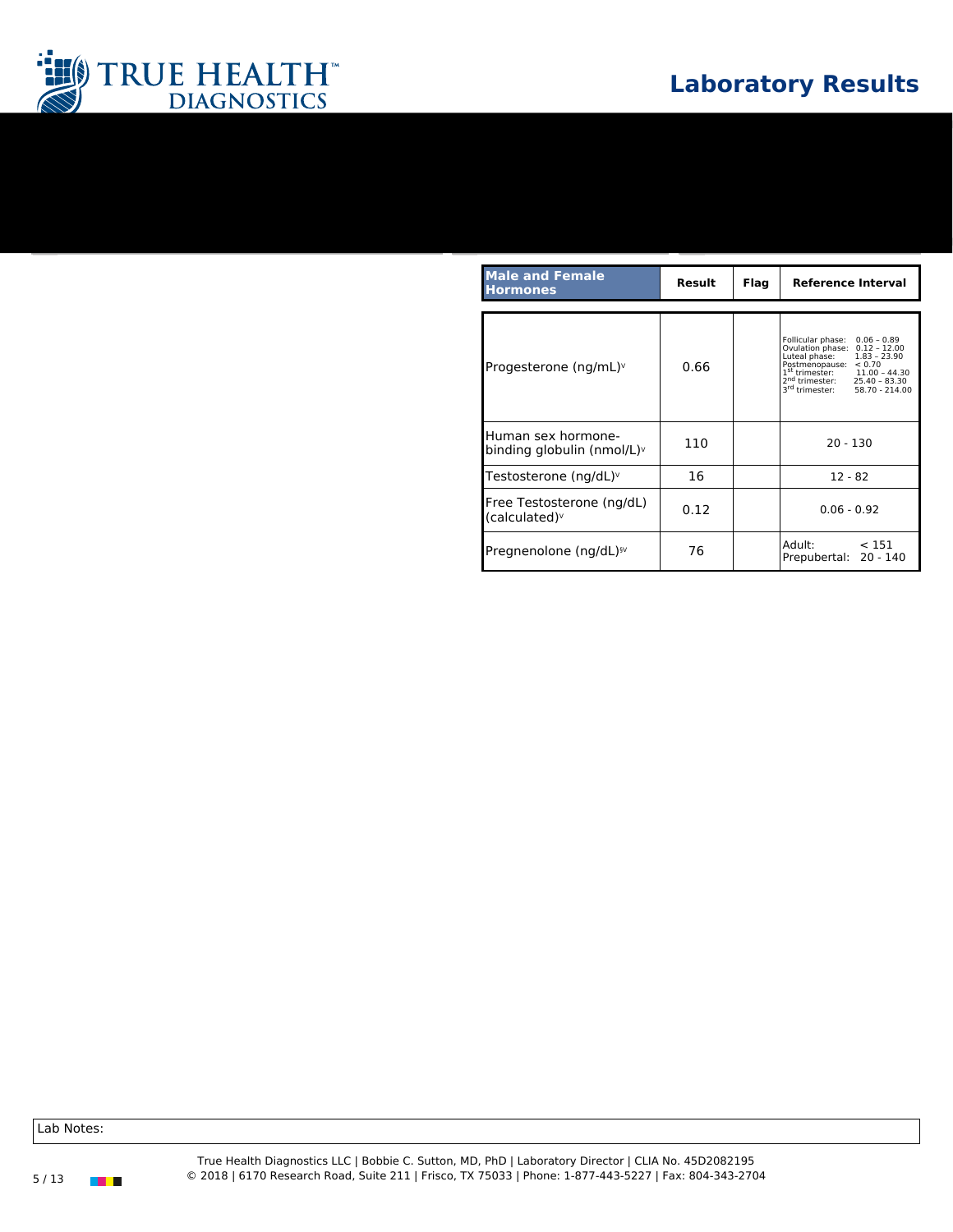

| <b>Renal</b>                                                                                                                    | <b>Result</b> | Flag | <b>Reference Interval</b>                                                                                                                                                                                                                                                                                                                                     |
|---------------------------------------------------------------------------------------------------------------------------------|---------------|------|---------------------------------------------------------------------------------------------------------------------------------------------------------------------------------------------------------------------------------------------------------------------------------------------------------------------------------------------------------------|
|                                                                                                                                 |               |      |                                                                                                                                                                                                                                                                                                                                                               |
| Creatinine, serum<br>(mq/dL) <sup>v</sup>                                                                                       | 0.8           |      | $0.5 - 0.9$                                                                                                                                                                                                                                                                                                                                                   |
| <b>Estimated Glomerular</b><br>Filtration Rate (eGFR)<br>(based on Creatinine if<br>African American)<br>$(mL/min/1.73m2)v$     | 100           |      | <b>GFR</b><br><b>Description</b><br>Category<br>Range<br>Normal or high<br>G1<br>$\geq 90$<br>Mildly decreased<br>G <sub>2</sub><br>$60 - 89$<br>G <sub>3</sub> a<br>Mildly to moderately decreased<br>$45 - 59$<br>G3h<br>Moderately to severely decreased<br>$30 - 44$<br>G4<br>$15 - 29$<br>Severely decreased<br>G <sub>5</sub><br>Kidney Failure<br>< 15 |
| <b>Estimated Glomerular</b><br>Filtration Rate (eGFR)<br>(based on Creatinine if<br>non-African American)<br>$(mL/min/1.73m2)v$ | 86            |      | <b>GFR</b><br>Category<br><b>Description</b><br>Range<br>Normal or high<br>> 90<br>G1<br>G2<br>$60 - 89$<br>Mildly decreased<br>G <sub>3</sub> a<br>Mildly to moderately decreased<br>$45 - 59$<br>G3b<br>Moderately to severely decreased<br>$30 - 44$<br>$15 - 29$<br>G4<br>Severely decreased<br>G <sub>5</sub><br>Kidney Failure<br>< 15                  |
| BUN (mg/dL) <sup>v</sup>                                                                                                        | 14            |      | $6 - 20$                                                                                                                                                                                                                                                                                                                                                      |
| <b>BUN:Creatinine Ratio</b><br>(calculated) <sup>v</sup>                                                                        | 18            |      | $14 - 34$<br>$<$ 11 years:<br>$10 - 30$<br>$11 - 15$ years:<br>16 - 20 years:<br>$9 - 25$<br>21 - 70 years:<br>$10 - 27$<br>$10 - 29$<br>$> 70$ years:                                                                                                                                                                                                        |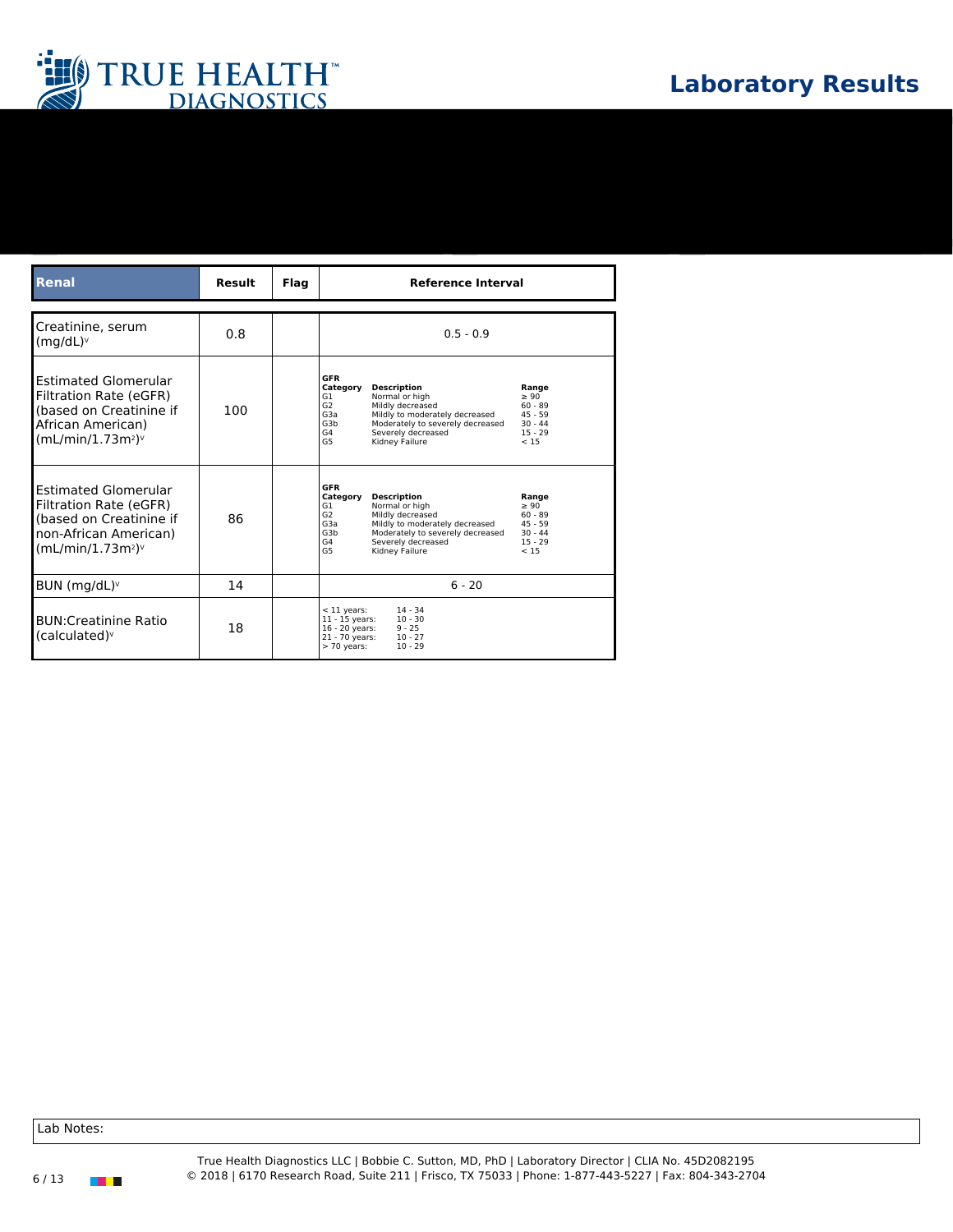| <b>CBC with Automated</b><br><b>Differential / Platelet</b> | Result       | <b>Flag</b> | <b>Reference Interval</b> | <b>CBC with Automated</b><br><b>Differential / Platelet</b> | Result | <b>Flag</b> | <b>Reference Interval</b> |
|-------------------------------------------------------------|--------------|-------------|---------------------------|-------------------------------------------------------------|--------|-------------|---------------------------|
| WBC $(x10^3/\mu L)v$                                        | 6.9          |             | $4.0 - 10.5$              |                                                             |        |             |                           |
| RBC $(x10^6/\mu L)v$                                        | 4.6          |             | $3.8 - 5.1$               | Neutrophils (absolute)<br>$(x10^3/\mu L)$                   | 3.8    |             | $1.8 - 7.8$               |
| Hemoglobin (g/dL)v                                          | 12.9         |             | $11.5 - 15.0$             |                                                             |        |             |                           |
| Hematocrit (%) <sup>v</sup>                                 | 39           |             | $34 - 44$                 | Lymphocytes (absolute)<br>$(x10^3/\mu L)^v$                 | 2.4    |             | $0.7 - 4.5$               |
| MCV (fL) <sup>v</sup>                                       | 84           |             | $80 - 98$                 |                                                             |        |             |                           |
| $MCH$ (pg) $\vee$                                           | 28           |             | $27 - 34$                 | Monocytes (absolute)                                        | 0.5    |             | $0.1 - 1.0$               |
| MCHC $(g/dL)$                                               | 33           |             | $32 - 36$                 | $(x10^3/\mu L)$                                             |        |             |                           |
| <b>RDW (%)</b> <sup>v</sup>                                 | 14.5         |             | $11.7 - 15$               | Eosinophils (absolute)                                      |        |             |                           |
| Platelets $(x10^3/\mu L)$                                   | 304          |             | $140 - 415$               | $(x10^3/\mu L)$                                             | 0.1    |             | $0.0 - 0.4$               |
| Neutrophils (%) <sup>v</sup>                                | 56           |             | $40 - 74$                 |                                                             |        |             |                           |
| Lymphocytes (%) <sup>v</sup>                                | 35           |             | $14 - 46$                 | Basophils (absolute)<br>$(x10^3/\mu L)^v$                   | 0.0    |             | $0.0 - 0.2$               |
| Monocytes (%)v                                              | 8            |             | $4 - 13$                  |                                                             |        |             |                           |
| Eosinophils (%) <sup>v</sup>                                | 1            |             | $0 - 7$                   | Immature Granulocytes                                       | 0.0    |             | $0.0 - 0.1$               |
| Basophils (%)v                                              | $\mathbf{1}$ |             | $0 - 3$                   | (absolute) $(x10^3/\mu L)$                                  |        |             |                           |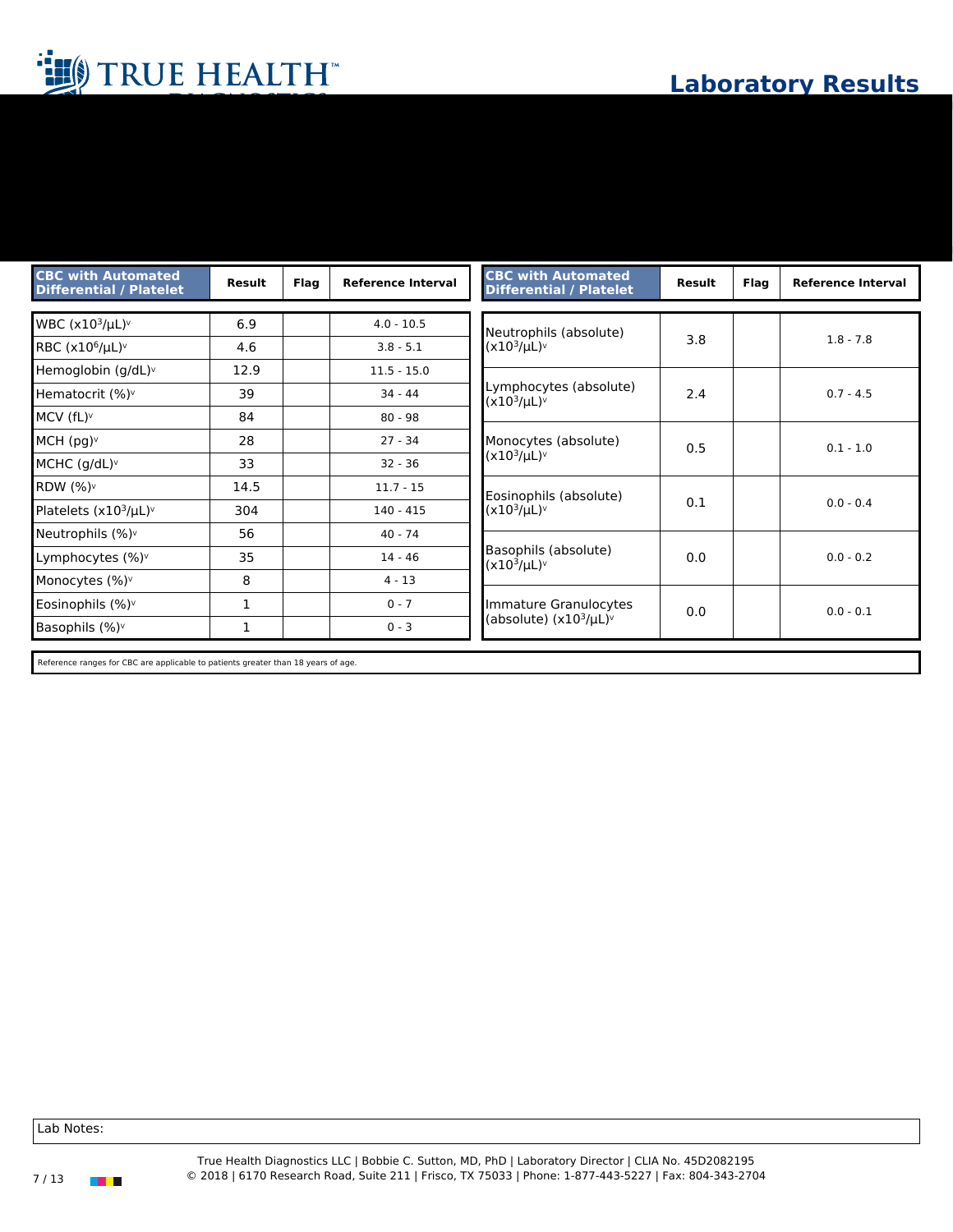

For autoimmune testing, hs-CRP assay is utilized to measure CRP. Standard reference intervals for both hs-CRP and CRP are reported.

| <b>Autoimmune</b> | <b>Result</b> | Flag | <b>Reference Interval</b> |
|-------------------|---------------|------|---------------------------|
|                   |               |      |                           |
| hs-CRP $(mg/L)^v$ | 0.4           |      | < 5.0                     |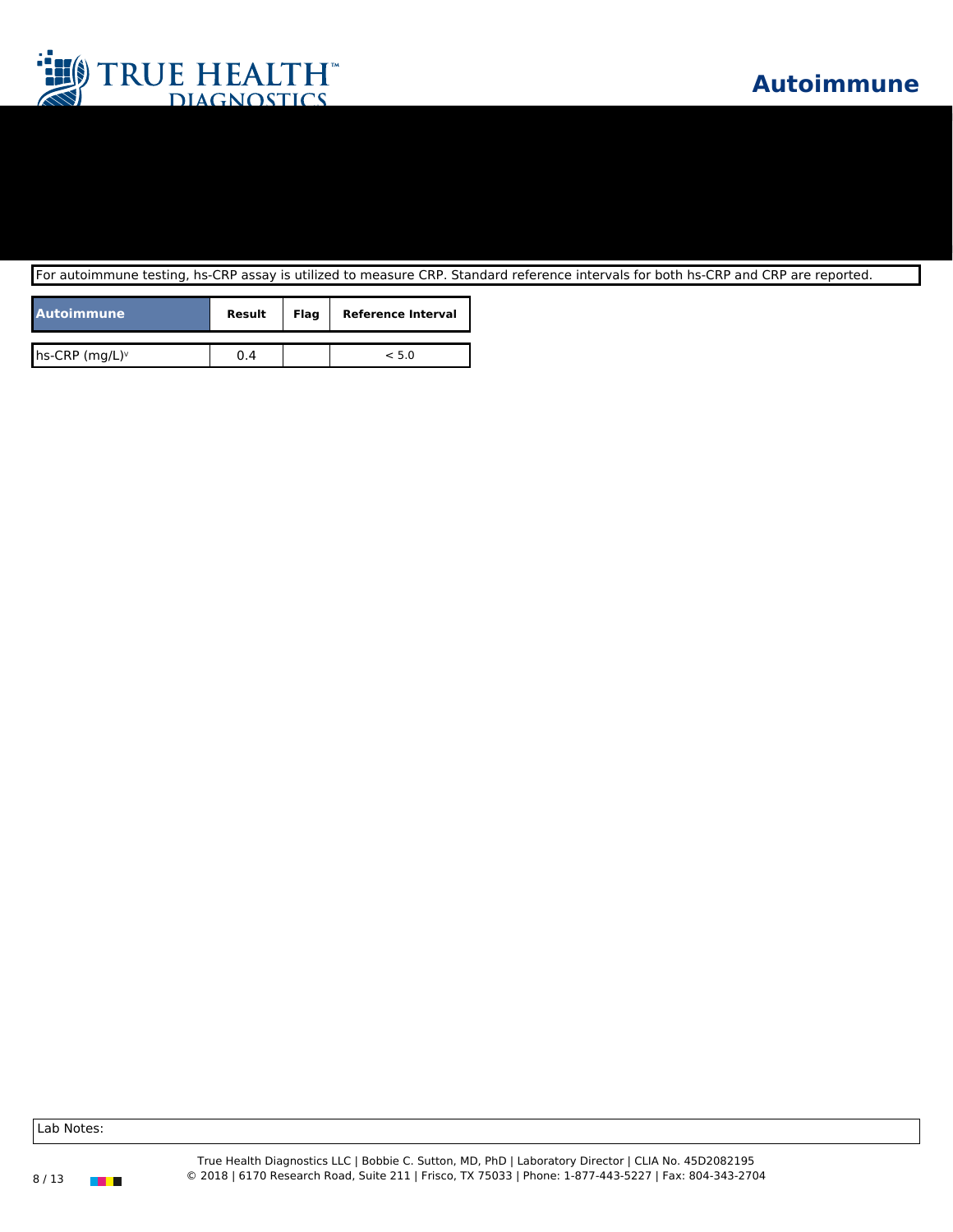



|        |                                                  |                |                            |                 | <b>Trend Line</b> | Hiah<br><b>Risk Range</b>                  | Intermediate<br><b>Risk Range</b>             | Optimal Range                         |  |
|--------|--------------------------------------------------|----------------|----------------------------|-----------------|-------------------|--------------------------------------------|-----------------------------------------------|---------------------------------------|--|
|        | Total Cholesterol (mg/dL) <sup>v</sup>           | 218            | 5/1/2015 12/11/2015<br>248 | 5/9/2017<br>237 |                   | $\geq 240$                                 | $200 - 239$                                   | < 200                                 |  |
|        | LDL-C Direct (mg/dL) $\vee$                      | 130            | 5/1/2015 12/11/2015<br>144 | 5/9/2017<br>143 |                   | $\geq 130$<br>CHD & CHD<br>risk eq. $>100$ | $100 - 129$<br>CHD & CHD<br>risk eg. 70 - 100 | < 100<br>CHD & CHD<br>risk eq. $< 70$ |  |
| Lipids | HDL-C (mg/dL) <sup>v</sup>                       | 5/1/2015<br>84 | 12/11/2015<br>99           | 5/9/2017<br>85  |                   | < 50                                       |                                               | $\geq 50$                             |  |
|        | Triglycerides ( $mq/dL$ )                        | 59             | 5/1/2015 12/11/2015<br>51  | 5/9/2017<br>45  |                   | >199                                       | $150 - 199$                                   | < 150                                 |  |
|        | Non-HDL-C (mg/dL)<br>$(calculated)$ <sup>v</sup> | 134            | 5/1/2015 12/11/2015<br>149 | 5/9/2017<br>152 |                   | $\geq 160$                                 | $130 - 159$                                   | < 130                                 |  |

|                           |                                                  |                  |                             |                  | <b>Trend Line</b> | High<br><b>Risk Range</b> | Intermediate<br>Risk Range | Optimal Range |
|---------------------------|--------------------------------------------------|------------------|-----------------------------|------------------|-------------------|---------------------------|----------------------------|---------------|
| and                       | Apo B (mg/dL) <sup>v</sup>                       | 93               | 5/1/2015 12/11/2015<br>97   | 5/9/2017<br>110  |                   | $\geq 100$                | $81 - 99$                  | $\leq 80$     |
|                           | LDL-P (nmol/L) <sup>§V</sup> , by NMR            | 5/1/2015<br>1517 | 12/11/2015<br>1689          | 5/9/2017<br>1797 |                   | $\geq 1360$               | 1020 - 1359                | < 1020        |
|                           | Small LDL-P (nmol/L) <sup>§V</sup> , by NMR      | 5/1/2015<br>328  | 12/11/2015<br>307           | 5/9/2017<br>334  |                   | >1000                     | $501 - 1000$               | < 501         |
| articles<br>roteins       | sdLDL-C (mg/dL) <sup>§V</sup>                    | 5/1/2015<br>24   | 12/11/2015<br>28            | 5/9/2017<br>29   |                   | > 30                      | $21 - 30$                  | < 21          |
|                           | Apo A-I (mg/dL) <sup>v</sup>                     | 5/1/2015<br>170  | 12/11/2015<br>190           | 5/9/2017<br>165  |                   | < 130                     | $130 - 150$                | >150          |
|                           | HDL-P (µmol/L) <sup>§V</sup> , by NMR            | 39.7             | 5/1/2015 12/11/2015<br>41.9 | 5/9/2017<br>44.3 |                   | $\leq$ 34.0               | $34.1 - 38.0$              | > 38.0        |
| Lipoprotein P<br>Apolipop | HDL2-C (mg/dL) <sup>§V</sup>                     | 36               | 5/1/2015 12/11/2015<br>51   | 5/9/2017<br>37   |                   | $\leq 12$                 | $13 - 16$                  | $\geq 17$     |
|                           | Apo B:Apo A-I Ratio<br>(calculated) <sup>v</sup> | 0.55             | 5/1/2015 12/11/2015<br>0.51 | 5/9/2017<br>0.67 |                   | $\ge 0.81$                | $0.61 - 0.80$              | $\leq 0.60$   |
|                           | $Lp(a)-P$ (nmol/L) <sup>§V</sup>                 | < 50             | 5/1/2015 12/11/2015<br>< 50 | 5/9/2017<br>< 50 |                   | >125                      | $75 - 125$                 | < 75          |

|                               |                                                                                          |                 |                             |                   |                    |                  | <b>Trend Line</b> | High<br><b>Risk Range</b> | Intermediate<br><b>Risk Range</b> | Optimal Range |
|-------------------------------|------------------------------------------------------------------------------------------|-----------------|-----------------------------|-------------------|--------------------|------------------|-------------------|---------------------------|-----------------------------------|---------------|
|                               | Fibrinogen (mg/dL) $\vee$                                                                | 5/1/2015<br>423 | 12/11/2015 1/23/2017<br>357 | 486               | 5/9/2017<br>373    | 8/21/2018<br>373 |                   | $< 126$ or $> 517$        | $438 - 517$                       | $126 - 437$   |
| Ē.<br>$\circ$ $\epsilon$      | hs-CRP $(mq/L)v$                                                                         | 5/1/2015<br>0.6 | 12/11/2015<br>< 0.3         | 1/23/2017<br>0.7  | 5/9/2017<br>< 0.3  | 8/21/2018<br>0.4 |                   | > 2.9                     | $1.0 - 2.9$                       | < 1.0         |
| mmati<br>.idation             | Lp-PLA <sub>2</sub> (ng/mL) <sup>§v</sup>                                                |                 |                             |                   | 12/11/2015<br>277  | 5/9/2017<br>295  |                   | > 383                     | $291 - 383$                       | < 291         |
| $\frac{1}{10}$ $\frac{1}{10}$ | Myeloperoxidase (pmol/L) <sup>§v</sup>                                                   |                 |                             | 12/11/2015<br>170 | 5/9/2017<br>156    | 8/21/2018<br>141 |                   | $\geq$ 332                | $256 - 331$                       | $\leq$ 255    |
| Ξ                             | F <sub>2</sub> -Isoprostanes (urine)<br>(ng/mg of creatinine) <sup>§<math>V</math></sup> |                 |                             |                   | 12/11/2015<br>0.15 | 5/9/2017<br>0.12 |                   | $\ge 0.33$                | $0.22 - 0.32$                     | $\leq 0.21$   |
|                               | Oxidized LDL (U/L) <sup>§V</sup>                                                         |                 |                             | 12/11/2015<br>< 0 | 5/9/2017<br>69     | 8/21/2018<br>65  |                   | > 70                      | $60 - 70$                         | < 60          |

True Health Diagnostics LLC | Bobbie C. Sutton, MD, PhD | Laboratory Director | CLIA No. 45D2082195 9 / 13 © 2018 | 6170 Research Road, Suite 211 | Frisco, TX 75033 | Phone: 1-877-443-5227 | Fax: 804-343-2704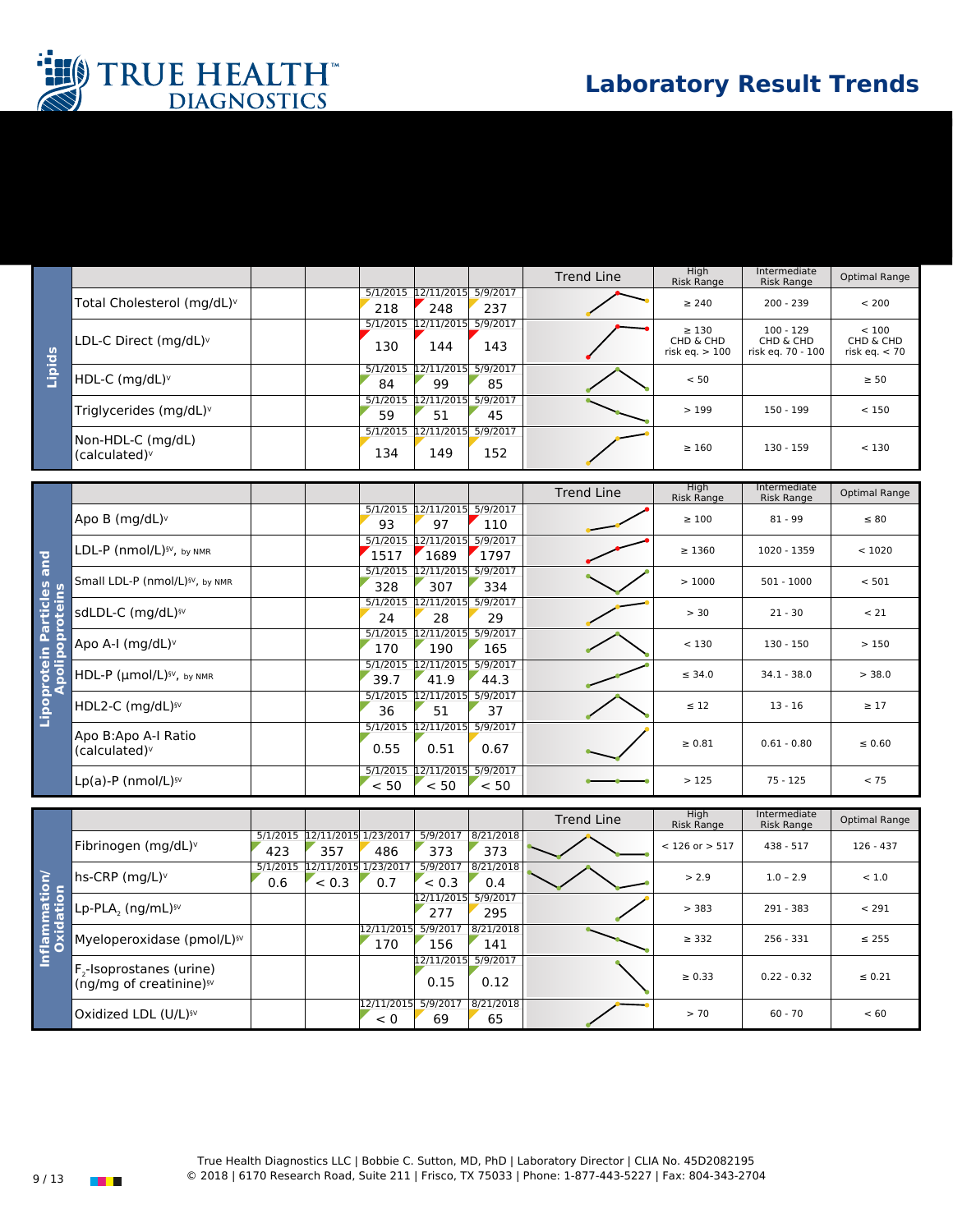

|                                     |                                 |  |    |                                    |                             | Trend Line | <u>ingul</u><br><b>Risk Range</b> | mtermeurate<br><b>Risk Range</b> | Optimal Range |
|-------------------------------------|---------------------------------|--|----|------------------------------------|-----------------------------|------------|-----------------------------------|----------------------------------|---------------|
| σΨ<br>-<br>ប៉ូ ដូ<br>o ចំ<br>$\sim$ | Galectin-3 (ng/mL) $v$          |  |    | 16.7                               | 5/1/2015 12/11/2015<br>11.8 |            | > 25.9                            | $17.9 - 25.9$                    | < 17.9        |
|                                     | Galectin-3 (ng/mL) <sup>v</sup> |  |    | 5/9/2017<br>13.4                   | 8/21/2018<br>11.9           |            | > 25.9                            | $17.9 - 25.9$                    | < 17.9        |
| Stru                                | NT-proBNP (pg/mL)v              |  | 16 | 5/1/2015 12/11/2015 5/9/2017<br>41 | 25                          |            | >449                              | $125 - 449$                      | < 125         |

|           |                                                                                       |       |                                              |                                                |                             |                           | <b>Trend Line</b> | High<br><b>Risk Range</b> | Intermediate<br>Risk Range | Optimal Range |
|-----------|---------------------------------------------------------------------------------------|-------|----------------------------------------------|------------------------------------------------|-----------------------------|---------------------------|-------------------|---------------------------|----------------------------|---------------|
| Metabolic | Insulin $(\mu U/mL)^{\vee}$                                                           |       |                                              |                                                | 5/1/2015<br>4               | 5/9/2017<br>6             |                   | $\geq 12$                 | $10 - 11$                  | $3 - 9$       |
|           | Glucose (mg/dL)v                                                                      | 85    | 5/1/2015 12/11/2015 1/23/2017 5/9/2017<br>91 | 87                                             | 95                          | 8/21/2018<br>97           |                   | >125                      | 100-125                    | $70 - 99$     |
|           | HbA1c $(%)$                                                                           | 5.2   | 5/1/2015 12/11/2015 1/23/2017<br>5.5         | 5.8                                            | 5/9/2017<br>5.2             | 8/21/2018<br>5.5          |                   | $\geq 6.5$                | $5.7 - 6.4$                | $\leq 5.6$    |
|           | <b>Estimated Average Glucose</b><br>(mg/dL) (calculated)v                             | 102.5 | 5/1/2015 12/11/2015 1/23/2017<br>111.2       | 119.8                                          | 5/9/2017<br>102.5           | 8/21/2018<br>111.2        |                   | $\geq 139.9$              | 116.9 - 139.8              | $\leq$ 116.8  |
|           | 25-hydroxy-Vitamin D<br>$(ng/mL)^v$                                                   |       |                                              |                                                | 32                          | 5/1/2015 12/11/2015<br>52 |                   | $\leq 14$                 | $15 - 29$                  | $30 - 100$    |
|           | 25-hydroxy-Vitamin D<br>(ng/mL)                                                       |       |                                              | 1/23/2017<br>45                                | 5/9/2017<br>57              | 8/21/2018<br>70           |                   | < 20                      | $20 - 29$                  | $30 - 100$    |
|           | Uric Acid (mg/dL)v                                                                    |       |                                              |                                                |                             | 5/9/2017<br>4.0           | ٠                 | $\geq 8.0$                | $7.0 - 7.9$                | $2.0 - 6.9$   |
|           | TSH (µlU/mL)v                                                                         | 1.53  | 5/1/2015 12/11/2015 1/23/2017<br>1.74        | 2.10                                           | 5/9/2017<br>1.38            | 8/21/2018<br>1.52         |                   | $< 0.27$ or $> 4.20$      |                            | $0.27 - 4.20$ |
|           | Homocysteine (umol/L) <sup>v</sup>                                                    |       | 10                                           | 5/1/2015 12/11/2015 5/9/2017<br>$\overline{7}$ | 8                           | 8/21/2018<br>6            |                   | > 13                      | $11 - 13$                  | < 11          |
|           | Vitamin B <sub>12</sub> (pg/mL) <sup>v</sup>                                          |       | 5/1/2015<br>785                              | $>$ 2000 $>$ 2000                              | 12/11/2015 1/23/2017        | 5/9/2017<br>1996          |                   | < 211                     | $211 - 400$                | >400          |
|           | Leptin ( $nq/mL$ )                                                                    | 6     | 5/1/2015 12/11/2015 1/23/2017<br>9           | 12                                             | 5/9/2017<br>9               | 8/21/2018<br>11           |                   | > 43                      | $20 - 43$                  | < 20          |
|           | Adiponectin ( $\mu$ g/mL) <sup>v</sup>                                                |       | 5/1/2015<br>9                                | 12/11/2015 1/23/2017<br>11                     | 12                          | 5/9/2017<br>11            |                   | < 10                      | $10 - 14$                  | >14           |
|           | Fructosamine ( $\mu$ mol/L) $\vee$                                                    |       |                                              |                                                | 5/9/2017<br>333             | 8/21/2018<br>304          |                   | > 346                     | 302 - 346                  | < 302         |
|           |                                                                                       |       |                                              |                                                |                             |                           |                   |                           |                            |               |
|           |                                                                                       |       |                                              |                                                |                             |                           | <b>Trend Line</b> | High<br><b>Risk Range</b> | Intermediate<br>Risk Range | Optimal Range |
|           | Cystatin C (mg/L) $\vee$                                                              |       |                                              |                                                | 12/11/2015 5/9/2017<br>0.73 | 0.63                      |                   | $\geq 1.04$               | $0.96 - 1.03$              | $\leq 0.95$   |
| Renal     | <b>Estimated Glomerular</b><br>Filtration Rate (eGFR,<br>$mL/min/1.73m2$ <sup>y</sup> |       |                                              |                                                | 12/11/2015 5/9/2017<br>142  | >150                      |                   | < 60                      | $60 - 89$                  | > 89          |



8/21/2018

 $0.8$   $\sim$  0.5 - 0.9 0.5 - 0.9

5/1/2015 12/11/2015 1/23/2017

0.9

0.8

5/9/2017 0.8

0.8

Creatinine, serum (mg/dL)<sup>v</sup>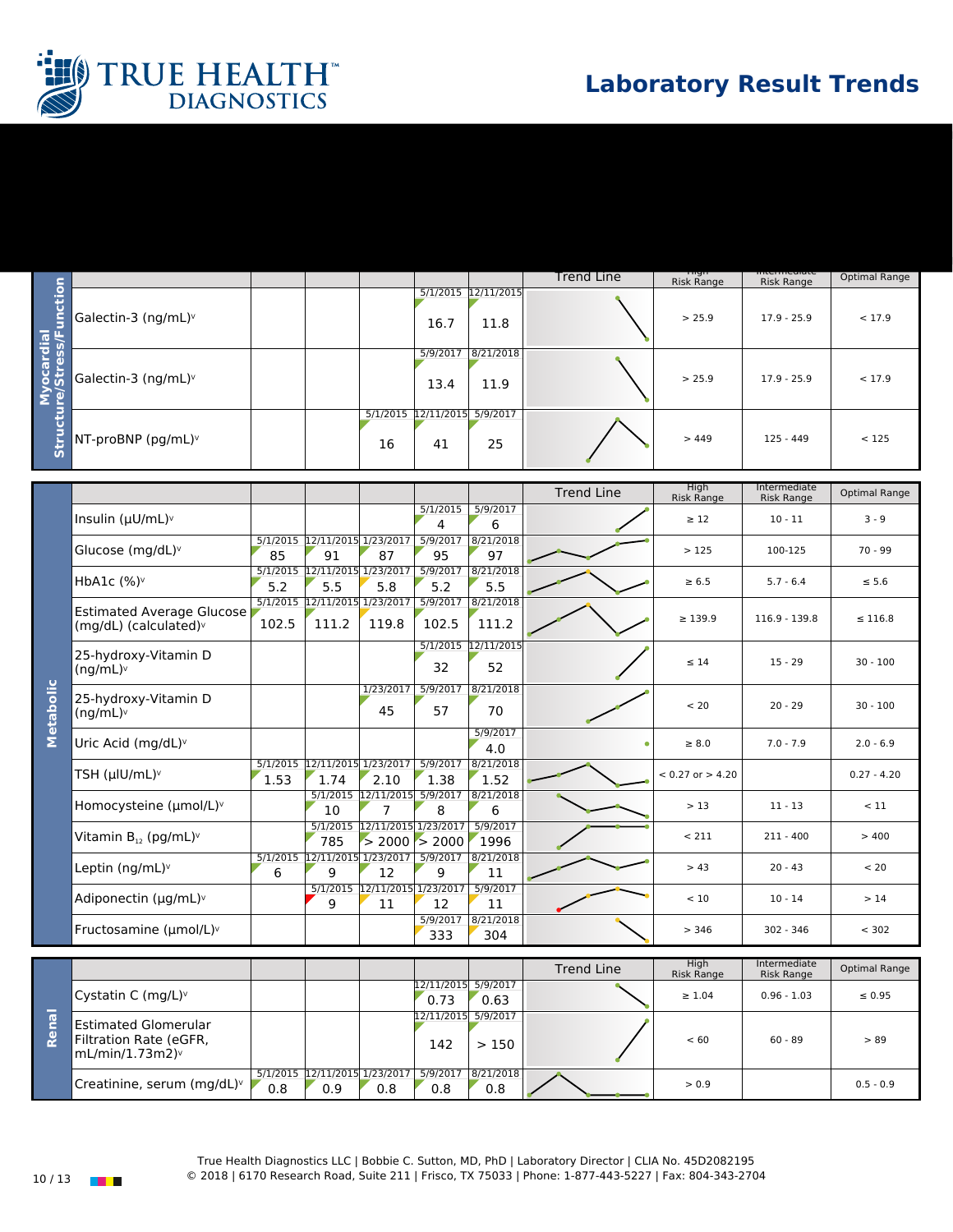

|                                  |                                                    |      |                                       |      |                  | <b>Trend Line</b> | High<br>Risk Range | Intermediate<br><b>Risk Range</b> | Optimal Range |
|----------------------------------|----------------------------------------------------|------|---------------------------------------|------|------------------|-------------------|--------------------|-----------------------------------|---------------|
| <u>ids</u><br>la<br>G<br>Q)<br>O | HS-Omega-3 Index <sup>®v</sup><br>$(RBC EPA+DHA)a$ | 7.7  | 5/1/2015 12/11/2015 1/23/2017<br>7.7  | 8.7  | 5/9/2017<br>11.4 |                   | $< 4.0\%$          | $4.0\% - 8.0\%$                   | $> 8.0\%$     |
|                                  | Omega-3 Total <sup>v</sup>                         | 10.7 | 5/1/2015 12/11/2015 1/23/2017<br>10.8 | 12.0 | 5/9/2017<br>15.1 |                   |                    | $0.1\% - 14.1\%$                  |               |
|                                  | Omega-6 Total <sup>v</sup>                         | 33.4 | 5/1/2015 12/11/2015 1/23/2017<br>32.6 | 31.9 | 5/9/2017<br>28.4 |                   |                    | 28.6% - 44.5%                     |               |
|                                  | Trans Total <sup>v</sup>                           | 0.9  | 5/1/2015 12/11/2015 1/23/2017<br>0.9  | 0.9  | 5/9/2017<br>0.8  |                   |                    | $< 0.1\% - 1.8\%$                 |               |

|                          |                                                  |      |                                        |                                                        |                  |                             | <b>Trend Line</b> | High<br><b>Risk Range</b>                                                                                                                                                                                                                                                   | Intermediate<br><b>Risk Range</b>                                      | Optimal Range |
|--------------------------|--------------------------------------------------|------|----------------------------------------|--------------------------------------------------------|------------------|-----------------------------|-------------------|-----------------------------------------------------------------------------------------------------------------------------------------------------------------------------------------------------------------------------------------------------------------------------|------------------------------------------------------------------------|---------------|
| Male and Female Hormones | Dehydroepiandrosterone<br>sulfate (µg/dL)v       | 161  | 193                                    | 5/1/2015 12/11/2015 1/23/2017<br>176                   | 5/9/2017<br>200  | 8/21/2018<br>149            |                   | 15 - 19 yrs: 65 - 368<br>20 - 24 yrs: 148 - 407<br>25 - 34 yrs: 99 - 340<br>35 - 44 yrs: 61 - 337<br>45 - 54 yrs: 35 - 256<br>55 - 64 yrs: 19 - 246<br>65 - 74 yrs: 9 - 205<br>> 74 yrs: 12 - 154                                                                           |                                                                        |               |
|                          | Estradiol (pg/mL)v                               |      |                                        |                                                        |                  | 5/1/2015<br>112.9           |                   | Women:<br>Follicular phase: 12.5 - 166.0<br>Ovulation phase: 85.8 - 498.0<br>Luteal phase:<br>Postmenopause: $< 54.7$<br>1st Tri. Pregnancy: 215.0 - 4300.0<br>Girls (1-10 years):<br>$6.0 - 27.0$                                                                          | $43.8 - 211.0$                                                         |               |
|                          | Estradiol (pg/mL) <sup>v</sup>                   |      | 43.2                                   | 12/11/2015 1/23/2017 5/9/2017<br>59.4                  | 117.3            | 8/21/2018<br>464.0          |                   | Follicular phase: 12.4 - 233.0<br>Ovulation phase: 41.0 - 398.0<br>Luteal phase:<br>Postmenopause: $<$ 138.0<br>1st trimester pregnancy:<br>$154.0 - 3243.0$<br>2 <sup>nd</sup> trimester pregnancy:<br>1561.0 - 21280.0<br>3rd trimester pregnancy:<br>$8525.0 - >30000.0$ | $22.3 - 341.0$                                                         |               |
|                          | FSH (mlU/mL) <sup>v</sup>                        |      |                                        | 12/11/2015 1/23/2017 5/9/2017<br>6.5                   | 3.1              | 4.1                         |                   | Follicular phase 3.5 - 12.5<br>Ovulation phase 4.7 - 21.5<br>Luteal phase<br>$1.7 - 7.7$<br>Postmenopause 25.8 - 134.8                                                                                                                                                      |                                                                        |               |
|                          | LH (mlU/mL) <sup>v</sup>                         |      |                                        | 12/11/2015 1/23/2017<br>5.2                            | 0.9              | 5/9/2017<br>3.1             |                   | Follicular phase 2.4 - 12.6<br>Ovulation phase 14.0 - 95.6<br>Luteal phase<br>$1.0 - 11.4$<br>Postmenopause 7.7 - 58.5                                                                                                                                                      |                                                                        |               |
|                          | Progesterone (ng/mL)v                            |      |                                        |                                                        | 6.96             | 5/1/2015 12/11/2015<br>4.70 |                   | Follicular phase: 0.2 - 1.5<br>Ovulation phase: 0.8 - 3.0<br>Luteal phase: 1.7 - 27<br>Postmenopause: 0.1 - 0.8                                                                                                                                                             |                                                                        |               |
|                          | Progesterone (ng/mL) <sup>v</sup>                |      |                                        | 1/23/2017<br>5.08                                      | 5/9/2017<br>0.53 | 8/21/2018<br>0.66           |                   | Follicular phase: 0.06 - 0.89<br>Ovulation phase: 0.12 - 12.00<br>Luteal phase:<br>Postmenopause: < 0.70<br>1 <sup>st</sup> trimester:<br>2 <sup>nd</sup> trimester:<br>3rd trimester:                                                                                      | $1.83 - 23.90$<br>$11.00 - 44.30$<br>$25.40 - 83.30$<br>58.70 - 214.00 |               |
|                          | Human sex hormone-<br>binding globulin (nmol/L)v | 121  | 127                                    | 5/1/2015 12/11/2015 1/23/2017 5/9/2017 8/21/2018<br>76 | 140              | 110                         |                   |                                                                                                                                                                                                                                                                             | $20 - 130$                                                             |               |
|                          | Testosterone (ng/dL)v                            | < 12 | 5/1/2015 12/11/2015 1/23/2017<br>$<12$ | $<12$                                                  | 5/9/2017<br>29   | 8/21/2018<br>16             |                   |                                                                                                                                                                                                                                                                             | $12 - 82$                                                              |               |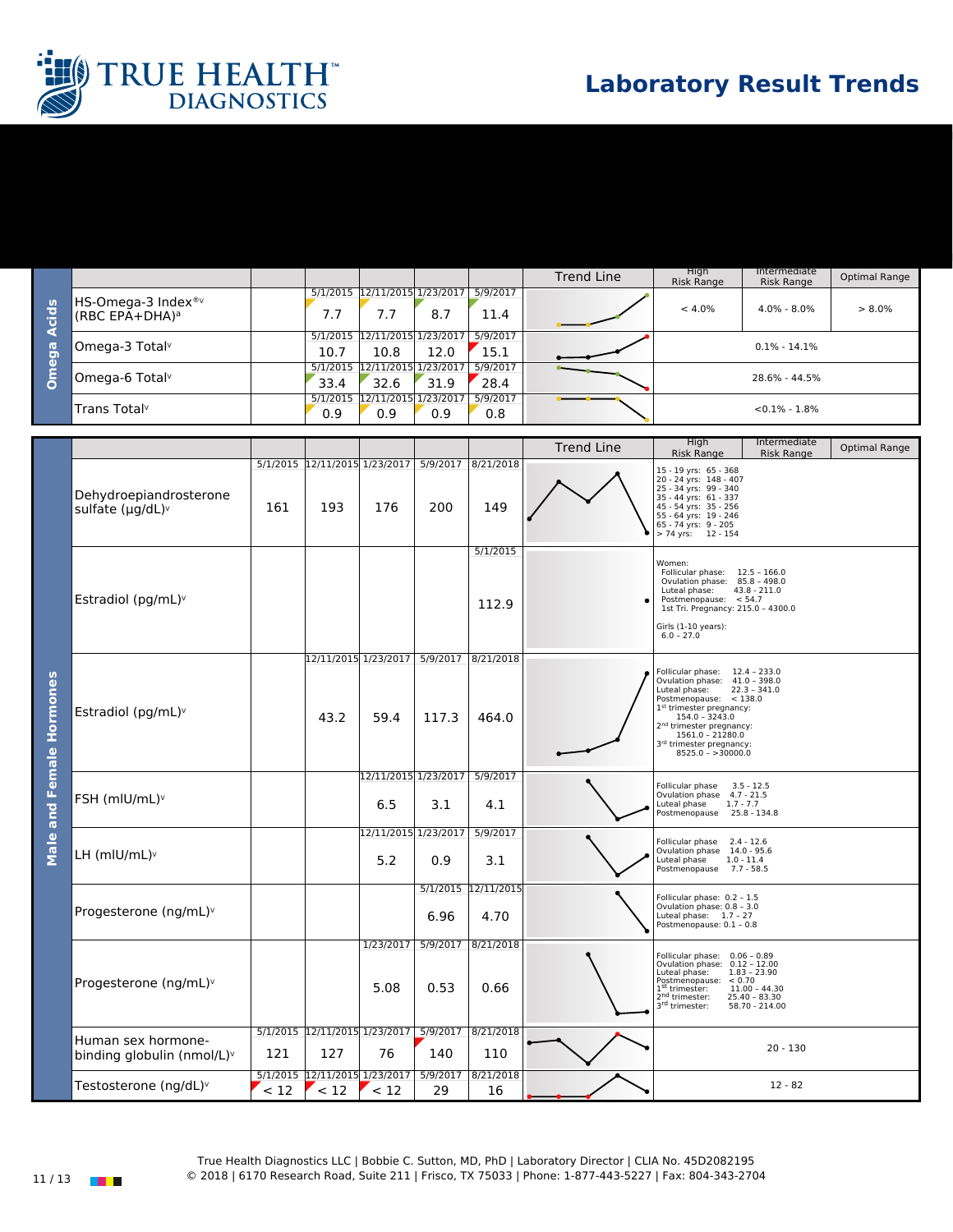

|                                   |                                                        |                            |                                      |                  |                   | <b>Trend Line</b> | High<br><b>Risk Range</b>                                                                                                                                                                                                                                                                     | Intermediate<br><b>Risk Range</b>                                                                                                                                                                                                           | Optimal Range |
|-----------------------------------|--------------------------------------------------------|----------------------------|--------------------------------------|------------------|-------------------|-------------------|-----------------------------------------------------------------------------------------------------------------------------------------------------------------------------------------------------------------------------------------------------------------------------------------------|---------------------------------------------------------------------------------------------------------------------------------------------------------------------------------------------------------------------------------------------|---------------|
| Hormones<br>Female<br>and<br>Male | Free Testosterone (ng/dL)<br>(calculated) <sup>v</sup> |                            |                                      | 5/9/2017<br>0.18 | 8/21/2018<br>0.12 |                   |                                                                                                                                                                                                                                                                                               | $0.06 - 0.92$                                                                                                                                                                                                                               |               |
|                                   | Insulin-like Growth Factor 1<br>$(ng/mL)^{\vee}$       | 218                        | 5/1/2015 12/11/2015 1/23/2017<br>183 | 218              | 5/9/2017<br>180   |                   | 14 - 15 Years<br>16 - 17 Years<br>18 - 19 Years<br>20 - 25 Years<br>26 - 30 Years<br>31 - 35 Years<br>36 - 40 Years<br>41 - 45 Years<br>46 - 50 Years<br>51 - 55 Years<br>56 - 60 Years<br>61 - 65 Years<br>66 - 70 Years<br>71 - 75 Years<br>76 - 80 Years<br>81 - 85 Years<br>86 - 90 Years | $107 - 487$<br>$108 - 463$<br>$108 - 440$<br>$106 - 398$<br>$101 - 353$<br>94 - 315<br>$86 - 283$<br>78 - 256<br>$68 - 235$<br>$60 - 217$<br>$54 - 203$<br>$48 - 193$<br>$43 - 186$<br>$40 - 183$<br>$39 - 184$<br>$37 - 189$<br>$37 - 197$ |               |
|                                   | Pregnenolone (ng/dL) <sup>§</sup>                      | 12/11/2015 1/23/2017<br>96 | 70                                   | 5/9/2017<br>74   | 8/21/2018<br>76   |                   | Adult:<br>Prepubertal:                                                                                                                                                                                                                                                                        | < 151<br>$20 - 140$                                                                                                                                                                                                                         |               |
|                                   | Prolactin (ng/mL) <sup>v</sup>                         |                            | 12/11/2015 1/23/2017<br>10.17        | 17.04            | 5/9/2017<br>11.68 |                   |                                                                                                                                                                                                                                                                                               | 4.79 - 23.30                                                                                                                                                                                                                                |               |